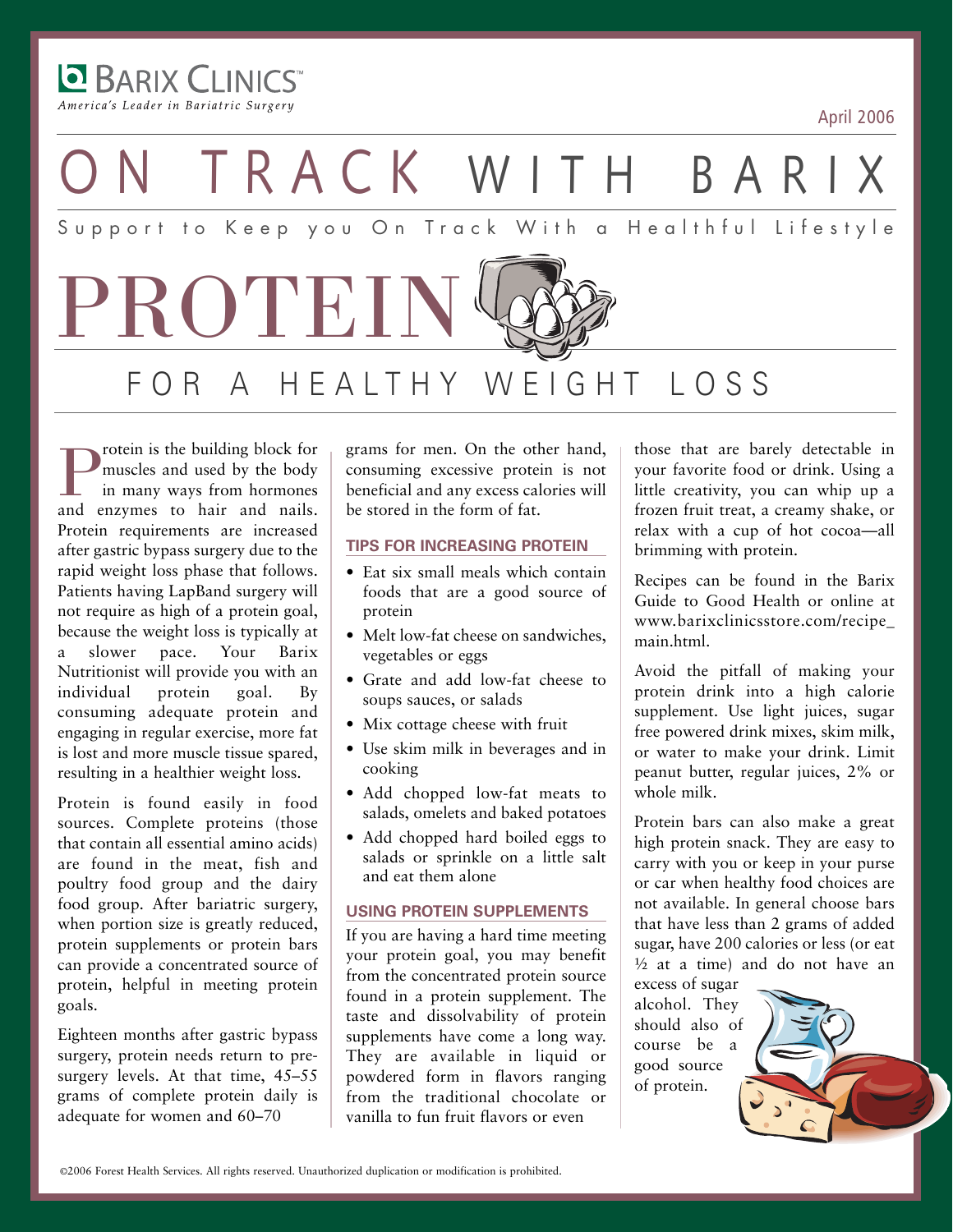## VEGETARIAN PROTEIN CHOICES

**P** healthy weight loss and overall<br>optimal health. Special care<br>must be taken when animal protein healthy weight loss and overall optimal health. Special care must be taken when animal protein sources are eliminated from the diet. A vegetarian diet can be adequate with good planning. There are several different types of vegetarians. Some omit meat, fish and poultry from their diets, but continue to consume eggs, cheese, yogurt and milk. Other vegetarians choose

> to consume food only from plant sources.

Most plant sources do not contain complete

proteins. That means that they do not contain all of the essential amino acids needed to build new proteins in your body. Vegetarians can create high-quality complete proteins by combining plant products.

Complete proteins are provided when the following food combinations are made:

- Grains combined with legumes or dairy products
- Legumes combined with seeds or grains
- Seeds combined with legumes

#### **GRAINS**

Barley Bulger Cornmeal **O**ats Rice Pasta Whole Grain Breads



#### **LEGUMES**

Beans Peas Lentils Peanuts Soy Products

### **SEEDS/NUTS**

Sesame Seeds Cashews Nut butters Other nuts

A peanut butter sandwich provides complete protein due to the combination of the peanuts (a legume) and the bread (a grain). The beans and tortilla in a bean burrito combine to provide complete proteins to your body as well.

### PROTEIN CONTENT OF FOODS AND BEVERAGES

| <b>FOOD/BEVERAGE</b>         | <b>SERVING</b><br><b>SIZE</b> | <b>PROTEIN</b><br><b>CONTENT</b> |
|------------------------------|-------------------------------|----------------------------------|
| <b>DAIRY PRODUCTS</b>        |                               |                                  |
| Evaporated skim milk         | 1 cup                         | 19 grams                         |
| Cottage Cheese               | $\frac{1}{2}$ cup             | 14 grams                         |
| Yogurt                       | 1 cup                         | $9-10$ grams                     |
| Cheddar Cheese, Shredded     | $\frac{1}{4}$ cup             | 9 grams                          |
| Low fat milk                 | 1 cup                         | 8 grams                          |
| <b>Buttermilk</b>            | 1 cup                         | 8 grams                          |
| Mozzarella Cheese            | 1 <sub>oz</sub>               | 6 grams                          |
| Fat Free American Cheese     | 1 slice                       | 6 grams                          |
| Egg, medium size             | 1 egg                         | 6 grams                          |
| Egg substitute               | 1⁄4 cup                       | 6 grams                          |
| Egg, white only              | 1 <sub>egg</sub>              | 3 grams                          |
| No-added-sugar frozen yogurt | $\frac{1}{2}$ cup             | 2-3 grams                        |
| Nonfat dry milk              | 1 Tbsp                        | 1.5 grams                        |
| <b>MEAT/FISH/POULTRY</b>     |                               |                                  |
| Tuna, packed in water        | 3 <sub>oz</sub>               | 30 grams                         |
| Chicken, roasted             | 3 oz                          | 27 grams                         |
| Turkey, roasted              | 3 <sub>oz</sub>               | 25 grams                         |
| Sirloin steak                | 3 <sub>oz</sub>               | 24 grams                         |
| Liver, beef                  | 3 oz                          | 23 grams                         |
| Hamburger, lean              | 3 oz                          | 21 grams                         |
| Ham                          | 3 <sub>oz</sub>               | 21 grams                         |

#### **MEAT/FISH/POULTRY CONT.**

| Roast, pork               | 3 oz              | 21 grams      |
|---------------------------|-------------------|---------------|
| Shrimp, boiled            | 3 oz              | 21 grams      |
| Roast, beef               | 3 oz              | 19 grams      |
| Fish, baked               | 3 oz              | $17-21$ grams |
| Clams, canned             | 3 oz              | 13 grams      |
| Hot dog, fat free         | 1 <sub>oz</sub>   | 9 grams       |
| <b>VEGETABLES</b>         |                   |               |
| Fat-free refried beans    | $\frac{1}{2}$ cup | 9 grams       |
| Tofu                      | $\frac{1}{2}$ cup | 9 grams       |
| Chickpeas                 | $\frac{1}{2}$ cup | 8 grams       |
| Black beans, cooked       | $\frac{1}{2}$ cup | 7 grams       |
| Lima beans                | $\frac{1}{2}$ cup | 5 grams       |
| Baked potato, no skin     | 1 small potato    | 3 grams       |
| Mashed potato             | $\frac{1}{2}$ cup | 2 grams       |
| <b>MISCELLANEOUS</b>      |                   |               |
| Chili                     | 1 cup             | 19 grams      |
| Spaghetti with meat sauce | 1 cup             | 9 grams       |
| Taco                      | 1 taco            | 9 grams       |
| Low fat cream soup        | 1 cup             | 6–9 grams     |
| Chicken noodle soup       | 1 cup             | 4 grams       |
|                           |                   |               |

©2006 Forest Health Services. All rights reserved. Unauthorized duplication or modification is prohibited.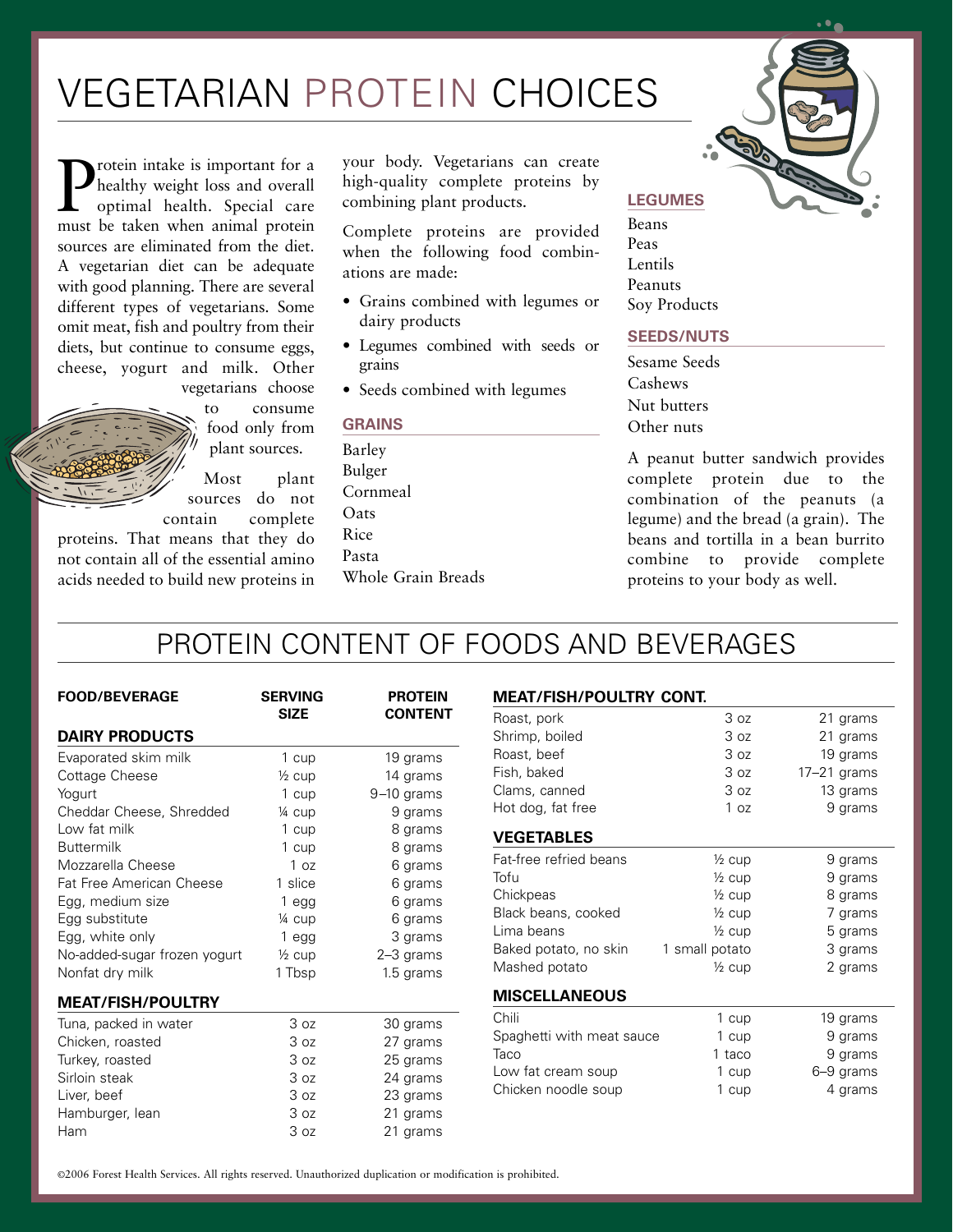## PLATES OF PROTEIN EXERCISE

Just for fun, test your protein knowledge. Choose from the foods and beverages at right to create six small meals that together provide a minimum of 75 grams of protein. Write your choices on the plates and then check to your protein knowledge. The protein content of the food and beverage selections can be found on page 4. Add up the protein content in the foods you chose and see if you met the 75-gram goal.



| Cottage Cheese                                                | $\frac{1}{2}$ cup |  |  |
|---------------------------------------------------------------|-------------------|--|--|
| Milk, skim                                                    | 1 cup             |  |  |
| Strawberries, fresh                                           | $1/2$ cup         |  |  |
| Oatmeal                                                       | $1/2$ cup         |  |  |
| Fried egg                                                     | 1 large           |  |  |
| Toast                                                         | 1 slice           |  |  |
| McDonald's hamburger                                          |                   |  |  |
| Yogurt                                                        | $1/2$ cup         |  |  |
| <b>Wheat Thins</b>                                            | 4 crackers        |  |  |
| Cheese                                                        | 1 <sub>07</sub>   |  |  |
| Chicken                                                       | 3 <sub>oz</sub>   |  |  |
| Tuna                                                          | $1/4$ cup         |  |  |
| Salad                                                         | 1 cup             |  |  |
| Grilled peppers                                               | $1/4$ cup         |  |  |
| Wendy's chili                                                 | small             |  |  |
| Apple                                                         | small             |  |  |
| Sugar free ice cream                                          | $1/2$ cup         |  |  |
| A small Caesar salad with 1/2 chicken breast                  |                   |  |  |
| A fudgesicle                                                  |                   |  |  |
| Sugar free pudding                                            | $1/2$ cup         |  |  |
| Popcorn                                                       | 1 cup             |  |  |
| Apple juice                                                   | 6 oz              |  |  |
| Pretels                                                       | 1 cup             |  |  |
| Omelet-2 egg, $\frac{1}{4}$ cup ham, $\frac{1}{4}$ cup cheese |                   |  |  |
| 1 scoop of Nectar Protein with water                          |                   |  |  |
| Sugar free hot cocoa made with skim milk                      |                   |  |  |
|                                                               |                   |  |  |

# **NUTRITION** NIBBLER



### Emotional eating information can be found at www.webmd.com.

"Emotional eating is eating for reasons other than hunger," says Jane Jakubczak, a registered dietitian at the University of Maryland. "Instead of the physical symptom of hunger initiating the eating, an emotion triggers the eating." "If you eat when you are not hungry, chances are your body does not need the calories," says Jakubczak.

"If this happens too often, the extra calories get stored as fat, and too much fat storage can cause one to be overweight, which may present some health risks."

According to an interview with Jakubczak on the University of Maryland web site, 75% of overeating is caused by emotions, so dealing with emotions appropriately is important.

"The first thing one needs to do to overcome emotional eating is to recognize it," says Jakubczak. "Keeping a food record and ranking your hunger from 1–10 each time you put something in your mouth will bring to light 'if' and 'when' you are eating for reasons other than hunger."

## **IT WORKED FOR ME**

Sometimes I get down because I don't see a weight loss for a long time, and my discouragement level builds. I want to eat anything and everything: a.k.a. emotional eating. When I get this bad, I go to my closet and take out the size 6X dress and pants that I wore before I had my surgery. I put them on and look in the mirror. At that point, I have a visual to help me remember just how far I have already come and that it takes just a little more will power and stick-to-itivness to keep on going. Looking at those old HUGE clothes makes me all the more determined to keep on even if I'm not losing pounds. I see the old clothes as the unhealthy Wendy and the new me as the healthy person with good habits. The HUGE clothes serve as a "little" reminder.

*—Submitted by Wendy H.*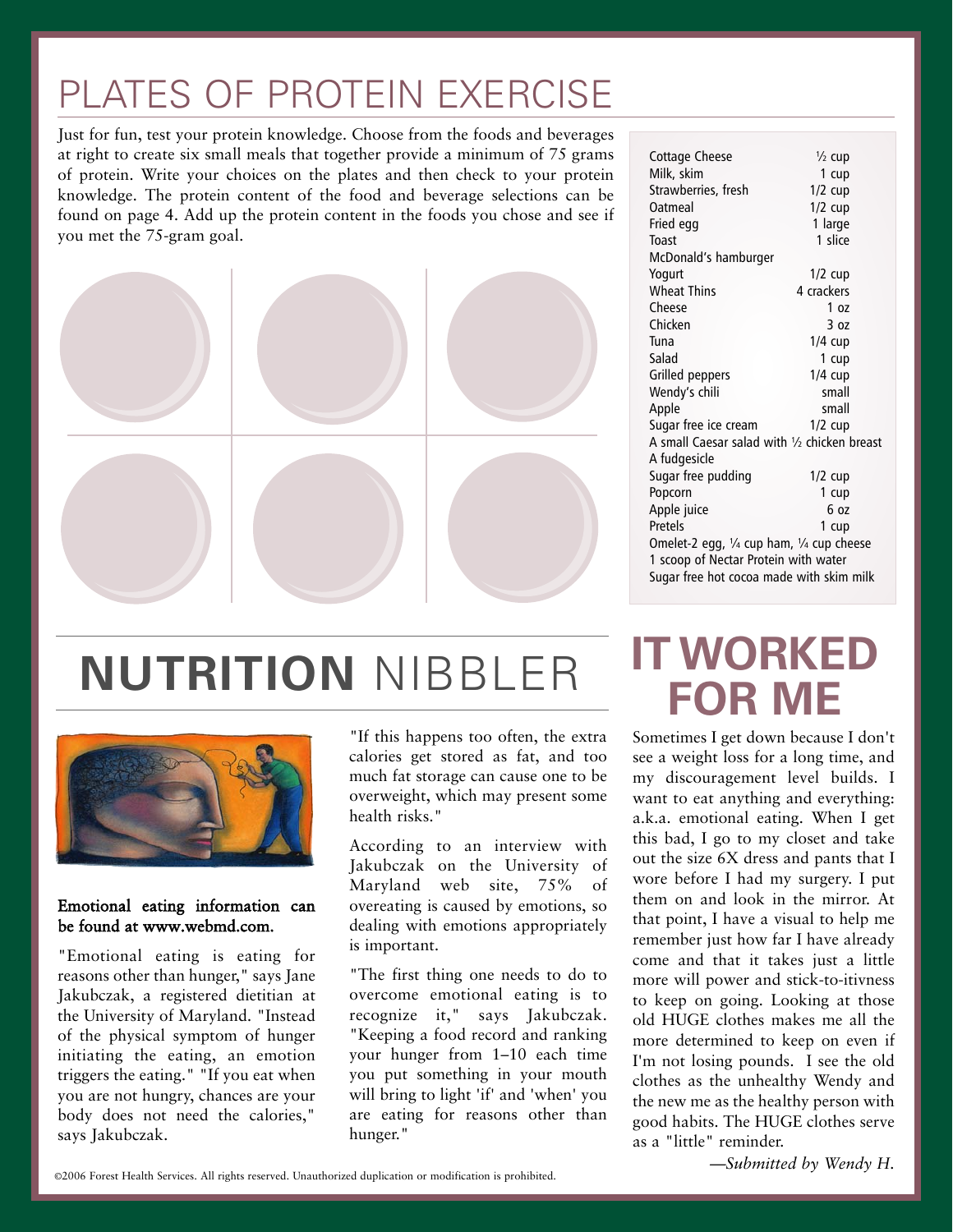# Orange Finger Cake Dessert

#### Submitted by Sharon K.

1 package (4 serving size) sugar free gelatin 6 Tastykake Sensables™ Orange Finger Cakes

- 1 package (4 serving size) vanilla pudding,
- no added sugar
- 2 cups skim milk

½ orange, sliced thin

Boil 1 cup of water and dissolve sugar free gelatin. Place Orange Finger Cakes in a baking dish, poke holes in them and pour the gelatin over. Place in refrigerator to set for 1 hour. After the gelatin has set, mix vanilla pudding mix with 2 cups of skim milk according to package directions. Add orange flavoring if desired. Spread pudding mixture over cakes. Top with dollops of cool whip and orange slices for garnish. For variety, use lemon gelatin, lemon flavoring and lemon slices with Tastykake Lemon Poppy Finger Cakes. Makes 6 servings.

NUTRITION INFORMATION PER SERVING: 179 Calories, 8 grams Protein, 9 grams Fat, 25 grams Carbohydrates, 409 mg Sodium.



1 package (4 serving size) sugar free gelatin 1 package Kool-Aid (without sugar or sweetener added) 1 cup Splenda

2 cups boiling water 2 cups cold water 2 scoops Nectar Protein (flavor of your choice)

Add gelatin to boiling water. Stir until dissolved. Add cold water, Kool-Aid, Splenda and Nectar; stir until mixed. Pour into 3 oz paper cups and freeze for 20 minutes. Add popsicle sticks and freeze until firm. Peel off paper before eating. Makes 8 popsicles.

NUTRITION INFORMATION PER POPSICLE: 23 Calories; 6 grams Protein; 0 grams Fat; 0 grams Carbohydrate; 15 mg Sodium.

### **RECONSTRUCTIVE SURGERY**

**To receive a free reconstructive** surgery guide, call 800-282-0066 **or send us an email at rc@barixclinics.com with your name and contact information.**

Our reconstructive surgery program is currently performed at all our

centers in Michigan, Ohio, Illinois, Pennsylvania, and Arizona. Call us today for more information!



## **REWARD** YOURSELF!

his month, you could earn a<br>\$25 GIFT CERTIFICATE for<br>your "It Worked for Me" tips<br>or recipes! Just submit as many \$25 GIFT CERTIFICATE for your "It Worked for Me" tips or recipes! Just submit as many recipes and "It Worked for Me" tips as you like, the most original and creative will be awarded a \$25.00 gift certificate. Include your name and contact info with your entry make sure your recipes follow Barix nutritional guidelines. Tips must be submitted by April 30, 2006. This month, thanks to Wendy H., and Sharon K., and Donna S. for the tips and recipes. Please send comments, ideas, recipes, and *"It Worked for Me"* tips to Deb Hart, RD, LD at dhart@foresthealth.com.

1 tsp. orange flavoring, if desired. 1 cup Cool Whip Sugar Free

### **WHAT'S NEW?**



Tastykakes has a line of sugar free products they call Sensables™. They come in Orange

Finger Cakes, Chocolate Chip Finger Cakes, Lemon Poppy Finger Cakes, Chocolate Chip Cookie Bars, Chocolate Chocolate Chip Cooke Bars, and Chunky Peanut Butter Cookie Bars. Sweetened with both sugar alcohol and Splenda, these single serving treats make a great occasional treat. Calories range from 100–150 per serving, with 7–9 grams of fat, 2–4 grams of protein and 3–11 grams of sugar alcohol. If you want to order them online, you can find them at https://www.tastykake .com/ProductBrowse.aspx. Check out the great idea that Sharon K. came up with to dress them up and serve them to guests in the recipe section.

#### **PROTEIN CONTENT** for Plates of Protein Exercise **(From Page 3)**

| <b>Cottage Cheese</b>                 | $(14 \text{ grams})$ |
|---------------------------------------|----------------------|
| Milk, skim                            | (8 grams)            |
| <b>Strawberries</b>                   | (0 grams)            |
| <b>Oatmeal</b>                        | (3 grams)            |
| Fried egg                             | (6 grams)            |
| Toast                                 | (2 grams)            |
| McDonald s hamburger                  | $(12 \text{ grams})$ |
| Yogurt                                | (4 grams)            |
| <b>Wheat Thins</b>                    | $(1)$ gram)          |
| Cheese                                | (7 grams)            |
| Chicken-3 oz                          | (27 grams)           |
| Tuna                                  | $(14 \text{ grams})$ |
| Salad                                 | (0 grams)            |
| <b>Grilled peppers</b>                | (0 grams)            |
| Wendy s chili                         | $(15 \text{ grams})$ |
| Apple                                 | (0 grams)            |
| Sugar free ice cream                  | (3 grams)            |
| Caesar salad with 1/2 chicken breast  | (23 grams)           |
| A fudgesicle                          | (2 grams)            |
| Sugar free pudding                    | (3 grams)            |
| Popcorn                               | $(1)$ gram)          |
| Apple juice                           | (0 grams)            |
| <b>Pretzels</b>                       | (4 grams)            |
| Omelet-2 egg, ¼ cup ham, ¼ cup cheese | (24 grams)           |
| <b>Nectar Protein</b>                 | $(23 \text{ grams})$ |
| Sugar free hot cocoa with skim milk   | $(10 \text{ grams})$ |

©2006 Forest Health Services. All rights reserved. Unauthorized duplication or modification is prohibited.